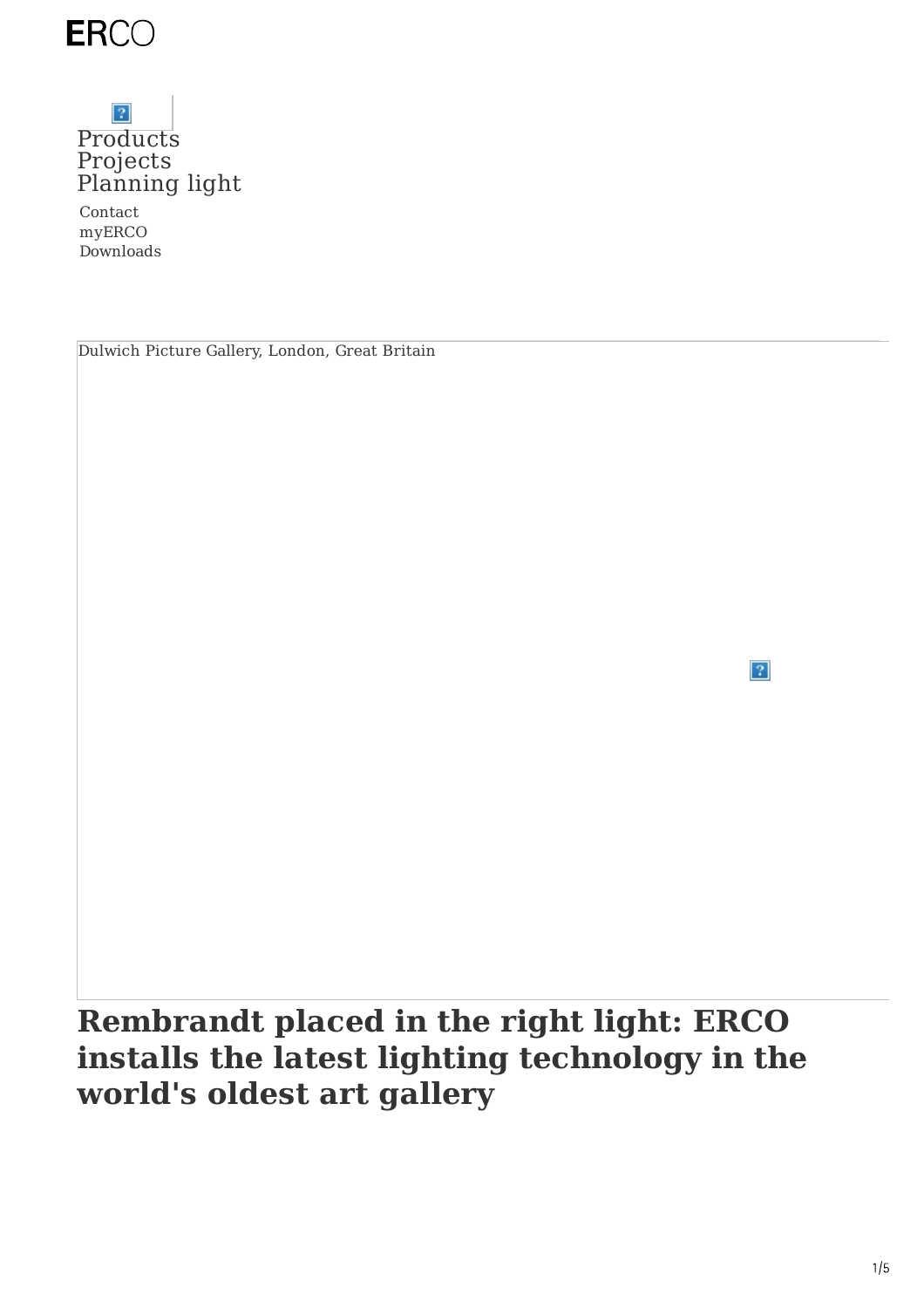

- Architecture: Sir John Soane (1753-1837)
- Lighting design: Peter Suschitzky
- Photography: Gavriil Papadiotis, London / Stefanie Gartmann, Cologne
- Project: Dulwich Picture Gallery, 'Rembrandt's Light'
- Place: London
- Country: Great Britain
- Website: [www.dulwichpicturegallery.org.uk](https://www.dulwichpicturegallery.org.uk/)

**Dulwich Picture Gallery, the world's oldest specially built art gallery, has marked the 350th anniversary of Rembrandt's death with an extraordinary exhibition celebrating the role of light both in the creation and content of his work. In a bold and innovative move, the gallery invited award-winning cinematographer Peter Suschitzky to create lighting specially tailored to the exhibition, "Rembrandt's Light", using a new ERCO LED lighting system with wireless [Bluetooth](https://www.erco.com/en_us/service/wireless-control-of-erco-luminaires-with-casambi-bluetooth-6998/) control.**

The gallery in south-east London, designed by Sir John Soane and opened in 1815, has upgraded part of its existing halogen lighting to a Casambi Bluetooth-operated system featuring ERCO's Optec LED precision spotlights with 12W LED Modules. The new technology enabled Suschitzky to illuminate the seminal works by the Dutch master – 35 paintings, etchings and drawings – in unique ways, bringing to life the exhibition's theme of light and storytelling.



#### **Star Wars and Rembrandt**

Suschitzky is known for his work on films such as Star Wars: The Empire Strikes Back, The Rocky Horror Picture Show and Mars Attacks!, and as cinematographer (director of photography) on 11 of David Cronenberg's films. 'If Rembrandt were alive today, I believe he might have been a cinematographer,' says Jennifer Scott, Sackler director of Dulwich Picture Gallery and co-curator of Rembrandt's Light. 'As our exhibition explores, he used light to transport the viewer into the narrative.'

'I have been inspired by the work of the greatest Old Masters throughout my life,' said Suschitzky. 'Rembrandt seems to me to have been striving to find a universal truth in the human condition and used light to create motion and emotion. This parallels cinematography, where sculpting light and directing the gaze of the viewer to the desired place in an image is essential for powerful storytelling.'

#### **Manipulation of light**

Arranged thematically, the exhibition traces how Rembrandt manipulated light: from evoking a meditative mood, to lighting people, to creating impact and drama. 'We wanted to use the lighting to draw out the different themes of the rooms and the moods contained within Rembrandt's paintings,' says Helen Hillyard, Assistant Curator at the Gallery and co-curator of Rembrandt's Light.



#### Helen Hillyard

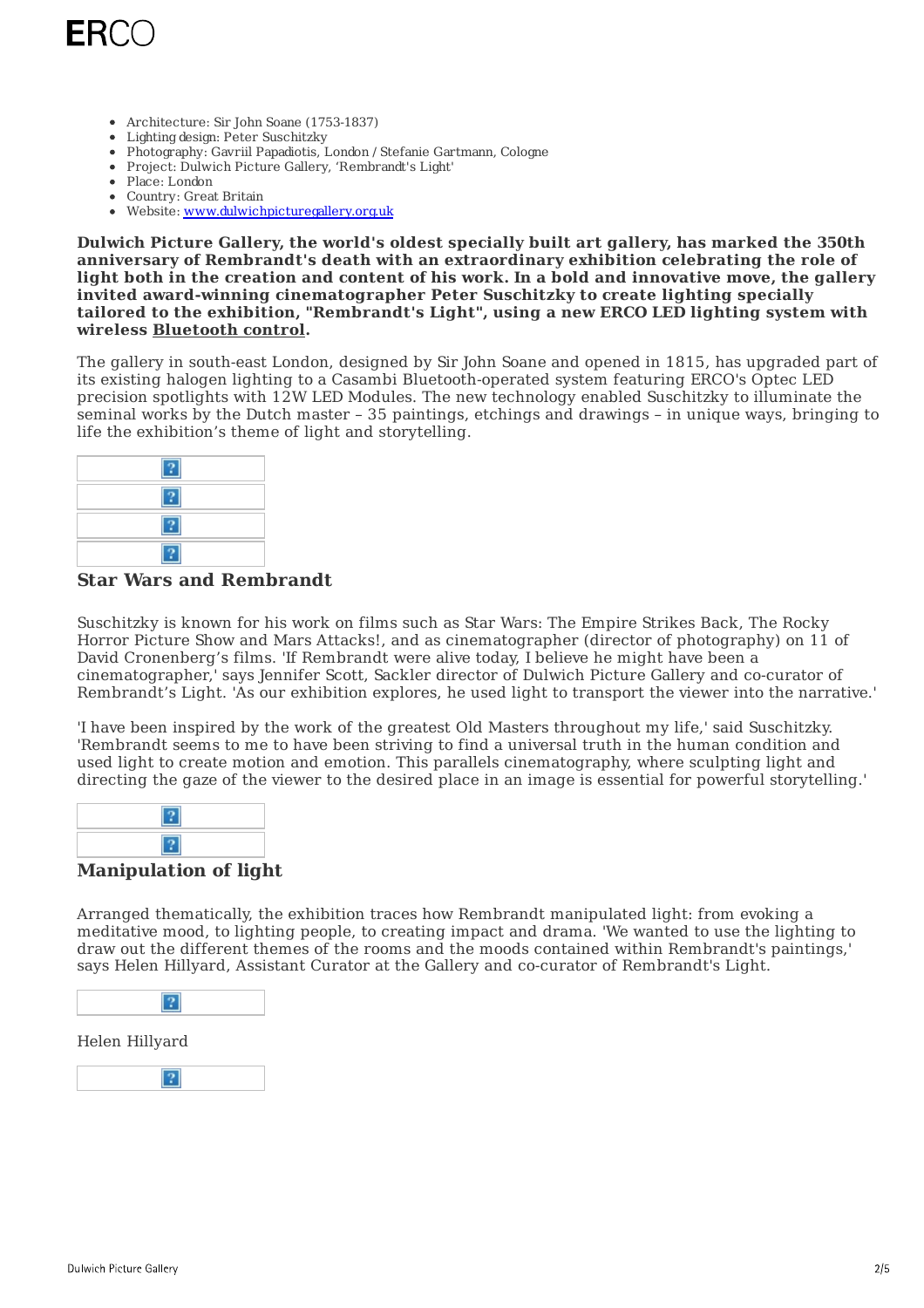'For example, the first room is bold and dramatic – tapping into Rembrandt's unique ability as a storyteller – while the final room is intended to be rich and sensual, creating an intimate atmosphere for the artist's most personal works. The new LED lighting system has allowed us to unlock some of the key messages of the exhibition through our own manipulation of light.'



The [Bluetooth-enabled](https://www.erco.com/en_us/service/wireless-control-of-erco-luminaires-with-casambi-bluetooth-6998/) ERCO luminaires allowed individual switching and dimming of the fittings, with control and programming through an iPad and iPhone. A range of interchangeable tertiary lenses – including narrow beams, floods, wide floods, oval floods and framers – were used to precisely shape the light on each artwork.

#### **Exciting potential**

'What is really exciting right now is that if you need the Bluetooth system to do something, then essentially you can build it,' says Alexander Moore, Head of Exhibitions at the Gallery. 'We have a photography exhibition coming up which will require some of the lights to be on timers which are activated wirelessly by the visitor. We are also exploring interactive lighting designs which can actually be controlled by the visitor. The important thing is that we have now exposed ourselves to these new developments and can be a part of the conversation.'



With a wide range of light distributions and high quality photometrics, the Optec series covers the full bandwidth of display lighting requirements: high-contrast accent lighting, floodlighting of exhibits, uniform illumination of walls, or sharp-edged beams for striking effects. According to Moore, it was both the product and the service which influenced the decision to select ERCO.

#### **ERCO's close involvement**

'It is important to say that as a charity we would always make detailed comparisons with other manufacturers whenever approaching a commission like this,' says Moore. 'We had not set out in search of a Bluetooth-controlled system, but ERCO brought that idea to us. They were selected partly because their product presented the best value for money – but mostly because of how involved they made themselves in the project right from the initial outreach. They have really become part of the family here and it is that kind of relationship which gels with Dulwich Picture Gallery culture.'



**Jill Entwistle** is the executive editor of Lighting (Illumination in Architecture) and has specialised in architectural lighting both as a magazine editor and writer since 1994. Jill is the author of three books on lighting, including Detail in Contemporary Lighting Design (Laurence King). She is the editor of the first BCO (British Council for Offices) Guide to Lighting.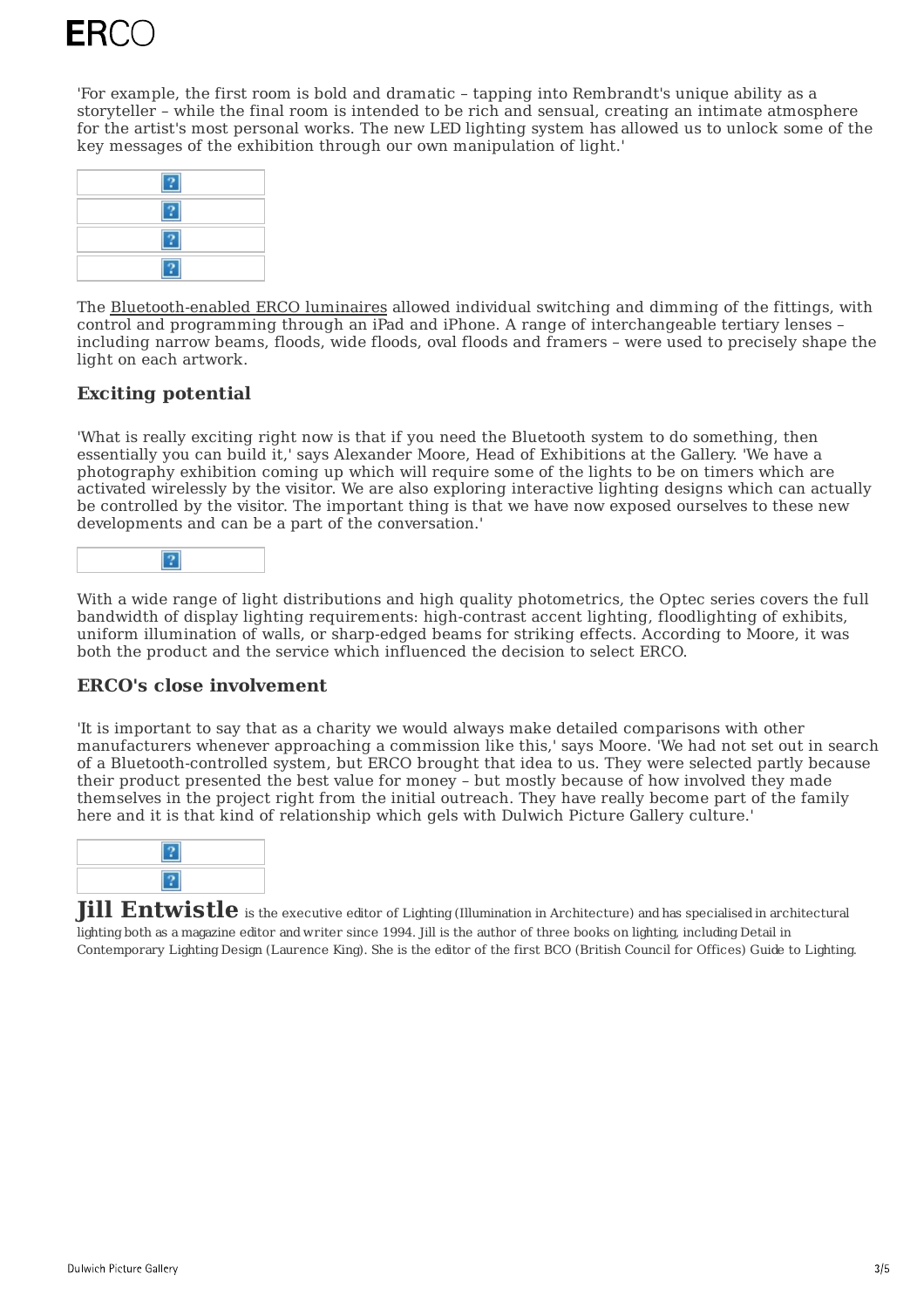## **ERCO**

### **Luminaires used**



**Optec**

[Luminaires](https://www.erco.com/en_us/products/indoor/luminaires-for-track/optec-125/) for track

#### **Products**

 $\bullet$ 

- [Indoor](https://www.erco.com/en_us/products/indoor/overview-5760/)
- [Outdoor](https://www.erco.com/en_us/products/outdoor/overview-5764/)
- All [products](https://www.erco.com/en_us/products/products-6202/)
- New [products](https://www.erco.com/en_us/projects/focus/products/new-products-2022-1-7358/)
- [Product](https://www.erco.com/en_us/products/product-finder-7093/) Finder
- Light [Finder](https://www.erco.com/en_us/products/light-finder-7133/)

#### **Career**

- [Career](https://www.erco.com/en_us/career/career-at-erco-7019/) at ERCO
- [Situations](https://www.erco.com/en_us/career/situations-vacant-7032/) vacant
- Pupils & [students](https://www.erco.com/en_us/career/pupils-students/vocational-training-and-dual-studies-7020/)
- Career [starters](https://www.erco.com/en_us/career/career-at-erco/career-starters-7016/)
- [Professionals](https://www.erco.com/en_us/career/career-at-erco/professionals-7017/)
- Professionals in the sales [organisations](https://www.erco.com/en_us/career/career-at-erco/professionals-in-the-sales-organisations-7018/)
- [People](https://www.erco.com/en_us/career/people-at-erco-7021/) at ERCO

#### **Projects**

- Work light for office- and [administrative](https://www.erco.com/en_us/projects/projects-6200/?filter=work) buildings
- Culture light for [museums](https://www.erco.com/en_us/projects/projects-6200/?filter=culture) and galleries
- [Community](https://www.erco.com/en_us/projects/projects-6200/?filter=community) light for public buildings
- Public & [outdoor—light](https://www.erco.com/en_us/projects/projects-6200/?filter=public) for facades, paths and more
- [Contemplation](https://www.erco.com/en_us/projects/projects-6200/?filter=contemplation) light for sacral buildings
- Living light for [residential](https://www.erco.com/en_us/projects/projects-6200/?filter=living) spaces
- Shop light for worlds of [shopping](https://www.erco.com/en_us/projects/projects-6200/?filter=shop)
- Hospitality light for hotels and [restaurants](https://www.erco.com/en_us/projects/projects-6200/?filter=hospitality)
- All [projects](https://www.erco.com/en_us/projects/projects-6200/)

#### **myERCO**

- [Watchlist](https://lightfinder.erco.com/myerco/en_us)
- [Login](https://lightfinder.erco.com/myerco/auth/form_login/en_us)
- [Register](https://lightfinder.erco.com/myerco/auth/create_user/en_us)